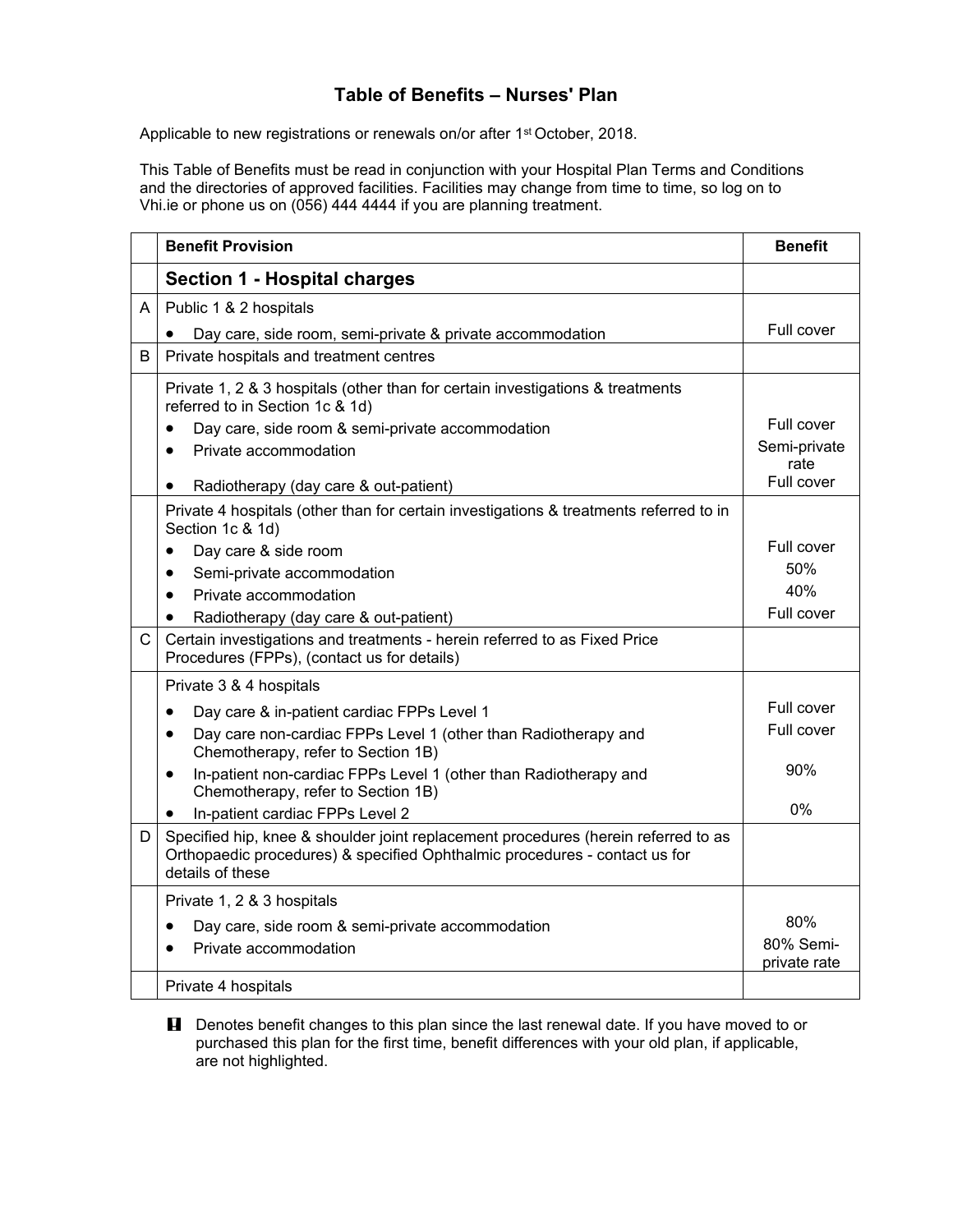|    | Day care & side room                                                                                                                                                  | 80%                                          |
|----|-----------------------------------------------------------------------------------------------------------------------------------------------------------------------|----------------------------------------------|
|    | Semi-private accommodation                                                                                                                                            | 50%                                          |
|    | Private accommodation                                                                                                                                                 | 40%                                          |
|    | When carried out as a Fixed Price Procedure (contact us for details)                                                                                                  |                                              |
|    | Private 3 & 4 hospitals                                                                                                                                               | 80%                                          |
|    | <b>Section 2 - Consultants' fees/GP procedures</b>                                                                                                                    |                                              |
| A  | In-patient treatment, day-care/side room/out-patient & GP procedures                                                                                                  |                                              |
|    | Participating consultant/GP<br>$\bullet$                                                                                                                              | Full cover                                   |
|    | Non-participating consultant/GP<br>٠                                                                                                                                  | Standard<br>benefit                          |
|    | Section 3 - Psychiatric cover (read in conjunction with Section<br>1)                                                                                                 |                                              |
| A  | In-patient psychiatric cover                                                                                                                                          | 100 days                                     |
| B  | Day care psychiatric treatment for approved day care programmes                                                                                                       | Contact us for<br>further details            |
| C  | In-patient treatment for alcoholism, drug or other substance abuse in any 5 year<br>period                                                                            | 91 days                                      |
| D  | Out-patient mental health treatment (in an approved out-patient mental health<br>centre)                                                                              |                                              |
|    | Mental health assessment in every 2 year period<br>Mental health therapy, 12 visits                                                                                   | €100 per<br>member<br>€30 per visit          |
|    | Section 4 - Maternity & BabyH                                                                                                                                         |                                              |
| A  | Normal confinement                                                                                                                                                    |                                              |
|    | Public hospital benefit (up to 3 days)                                                                                                                                | Full cover                                   |
|    | Caesarean delivery (as per hospital benefits listed)                                                                                                                  | <b>Refer Section</b>                         |
|    | Home birth benefit                                                                                                                                                    | 1<br>€4,000                                  |
| B  | In-patient maternity consultant fees (per Schedule of Benefits for Professional<br>Fees)                                                                              | Agreed<br>charges                            |
| C. | Post-natal home nursing                                                                                                                                               |                                              |
|    | Following 1 nights stay                                                                                                                                               | €1,200                                       |
|    | Following 2 nights stay                                                                                                                                               | €600                                         |
| D. | Vhi Fertility Programme                                                                                                                                               |                                              |
|    | Fertility benefit - benefit per member, towards the cost of specified fertility tests<br>and treatments carried out in a Vhi Participating Fertility Treatment Centre |                                              |
|    | Initial consultation                                                                                                                                                  | €100 discount<br>at point of                 |
|    | AMH & Semen Analysis tests                                                                                                                                            | sale<br>€100 discount<br>at point of<br>sale |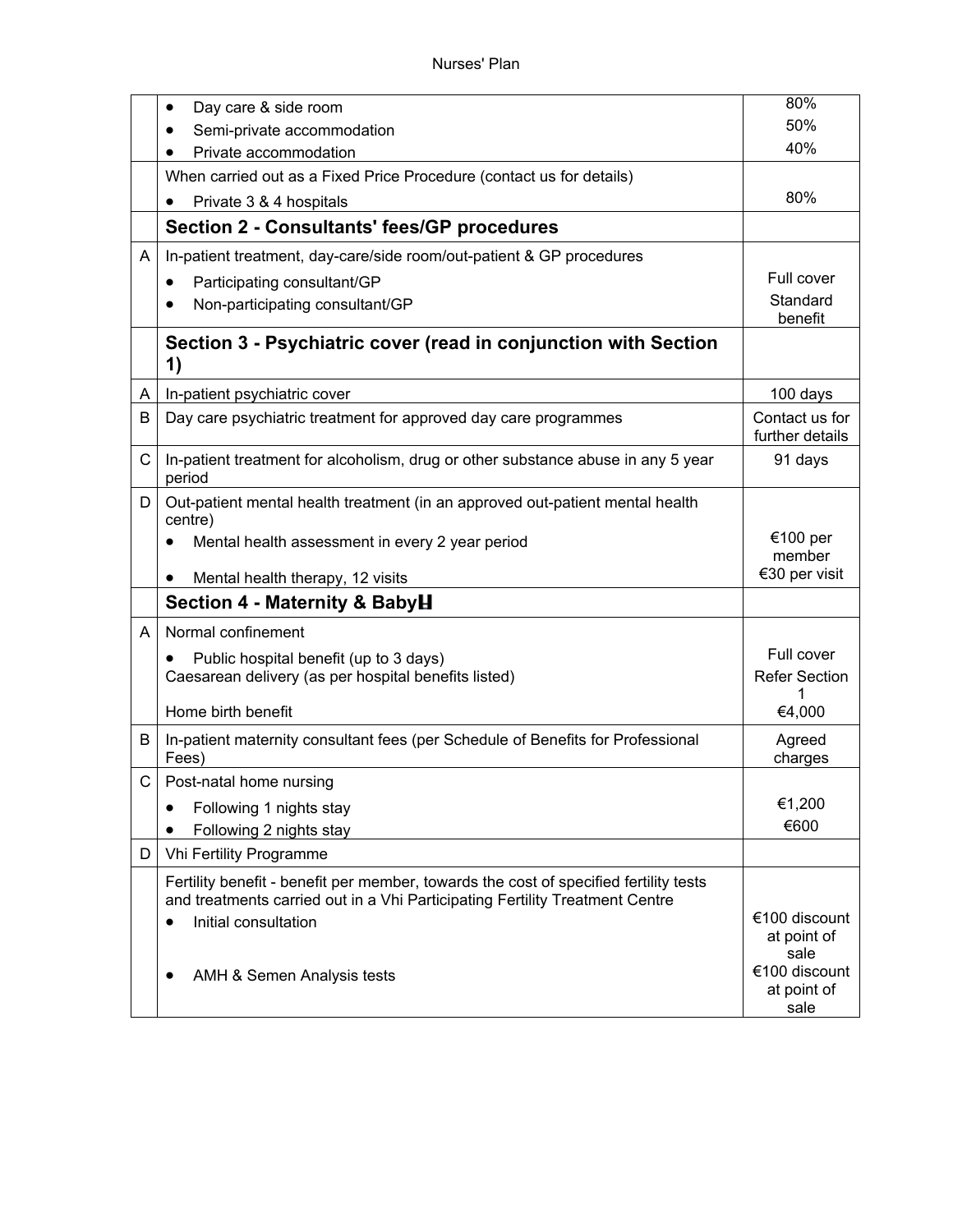|   | Egg freezing - once per lifetime<br>٠                                                                                    | €1000                                                                              |
|---|--------------------------------------------------------------------------------------------------------------------------|------------------------------------------------------------------------------------|
|   | Sperm freezing - once per lifetime<br>$\bullet$                                                                          | €125                                                                               |
|   | IUI - up to 2 treatments per lifetime, female members only                                                               | €450 per<br>treatment*                                                             |
|   | IVF or ICSI - up to 2 treatments per lifetime, female members only<br>٠                                                  | €1,000 per<br>treatment*                                                           |
|   | Fertility counselling - 4 sessions per treatment carried out in a Vhi Participating<br><b>Fertility Treatment Centre</b> | €40 per<br>session                                                                 |
|   | Fertility support services - Acupuncturists & Dieticians visits                                                          | <b>Refer Section</b><br>9                                                          |
|   | * These benefits are co-funded by Vhi and the Vhi Participating Fertility Treatment<br>Centre                            |                                                                                    |
| E | Maternity & Baby Bundle                                                                                                  |                                                                                    |
|   | Maternity Yoga and Pilates classes<br>٠                                                                                  | 75% cover up                                                                       |
|   | One maternity scan<br>٠                                                                                                  | to a combined                                                                      |
|   | Breast-feeding consultations<br>٠                                                                                        | limit of $€500$                                                                    |
|   | Baby massage classes                                                                                                     | and                                                                                |
|   | Baby swim classes                                                                                                        | no excess                                                                          |
|   | Ante natal course                                                                                                        |                                                                                    |
| F | Additional Maternity & Baby Benefits                                                                                     |                                                                                    |
|   | Foetal screening<br>٠                                                                                                    | €100                                                                               |
|   | Paediatrician benefit<br>٠                                                                                               | €60                                                                                |
|   | Vaccinations for Meningtis B and Chicken Pox - up to two inoculations for<br>each per lifetime                           | €50 per<br>inoculation                                                             |
|   | Female and male mental health counselling - 10 sessions<br>$\bullet$                                                     | €40 per<br>session                                                                 |
|   | New parents food pack - 10 nutritional dinners delivered to your door<br>Paediatric first aid course                     | Full cover<br>€50<br>No excess<br>applies to this<br>section                       |
| G | Pre- and post-natal care (combined visits) - subject to the annual excess in section<br>9                                | €400                                                                               |
|   | Section 5 - Cancer care and other benefitsH                                                                              |                                                                                    |
| A | Genetic testing for cancer                                                                                               |                                                                                    |
|   | Initial consultation for genetic testing for cancer *                                                                    | 50% cover                                                                          |
|   | Genetic test - for specified genetic mutations to be carried out in an approved<br>clinic*                               | Full cover                                                                         |
|   | Preventative (Prophylactic) treatment following on from the genetic test                                                 | Covered up to<br>the levels for<br>hospital<br>treatment<br>listed in<br>Section 1 |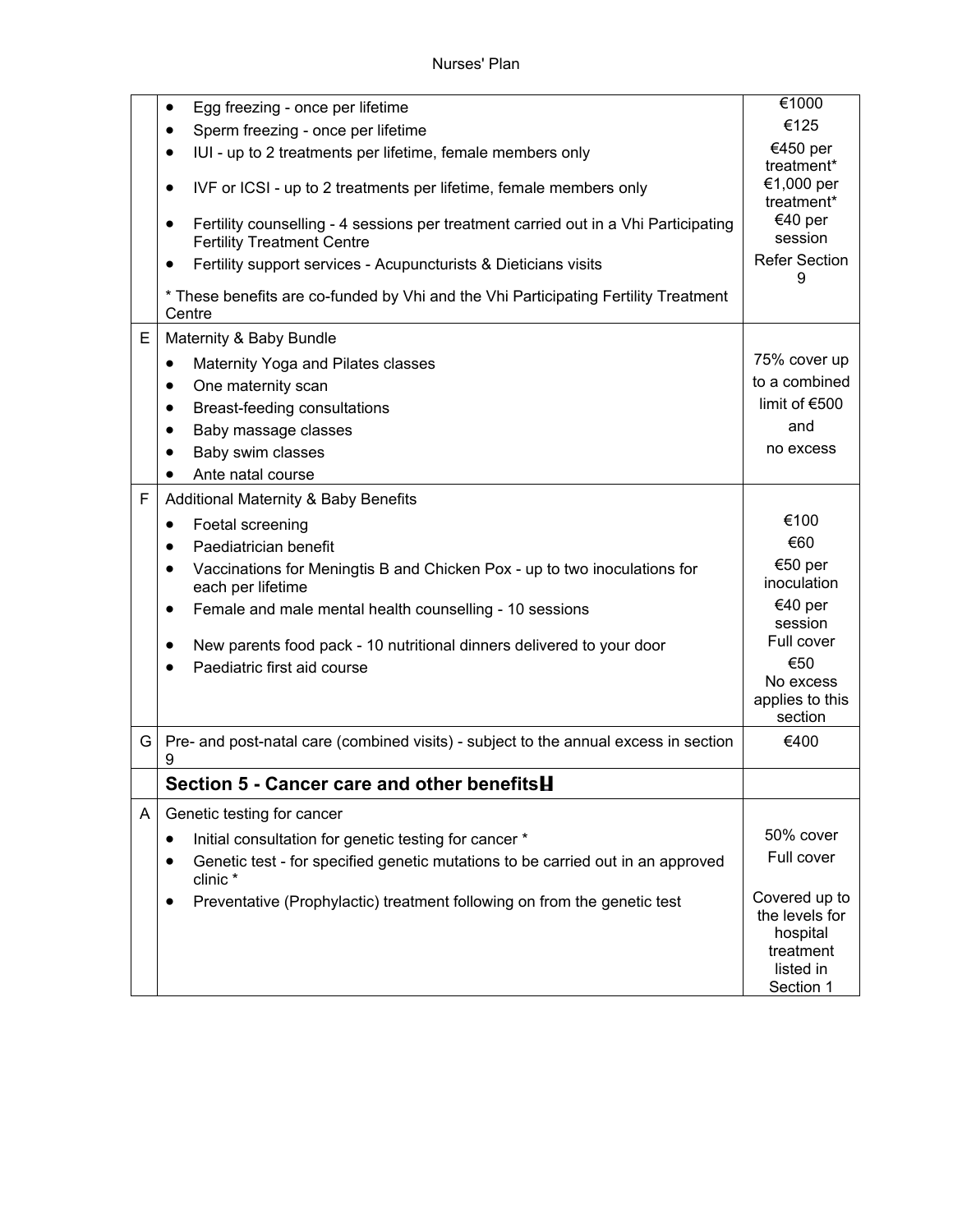## Nurses' Plan

|   | * These benefits are available immediately for existing Vhi customers with no<br>waiting periods. There is a 26 week new conditions waiting period for new joiners<br>and a two year waiting period for transfers from another insurer |                           |
|---|----------------------------------------------------------------------------------------------------------------------------------------------------------------------------------------------------------------------------------------|---------------------------|
| B | Mammograms in an approved mammogram centre in each 24 month period,<br>covered in accordance with our rules (contact us for details)                                                                                                   | Full cover                |
| C | Cancer care support - one night's accommodation for each treatment                                                                                                                                                                     | €100 per night            |
| D | Manual lymph drainage following cancer treatment - 10 visits                                                                                                                                                                           | €50 per visit             |
| E | Clinical psychology counselling for oncology treatment (psycho oncology<br>counselling) - 10 visits                                                                                                                                    | <b>Refer Section</b>      |
| F | Additional cancer support benefits                                                                                                                                                                                                     |                           |
|   | Wig/ hairpiece, post-mastectomy bra, swimsuit, surgical prosthesis following<br>٠<br>cancer treatment<br>No excess applies, but subject to the benefit maximum for medical and surgical<br>appliances set out below                    | Full cover                |
| G | Other benefits in Section 5                                                                                                                                                                                                            |                           |
|   | Vhi Healthcare approved medical and surgical appliances - subject to an excess of<br>€300 per member per year (contact us for details of eligible appliances)                                                                          | €3,200 per<br>member year |
|   | Convalescent care - first 16 nights                                                                                                                                                                                                    | €30 per night             |
|   | Vhi Hospital@Home                                                                                                                                                                                                                      | Full cover                |
|   | Child home nursing - 14 days per calendar year                                                                                                                                                                                         | €100 per day              |
|   | Parent accompanying child - 14 days per calendar year, following a stay in excess<br>of 3 days in hospital                                                                                                                             | €40 per day               |
|   | <b>Vhi VisionCare</b>                                                                                                                                                                                                                  |                           |
|   | Vhi VisionCare E-Screen (available through Vhi.ie/myvhi)<br>$\bullet$                                                                                                                                                                  | Full cover                |
|   | Comprehensive eye exam carried out by a VSP eye-care professional in each<br>$\bullet$<br>24 month period - subject to Vhi VisionCare E-Screen referral                                                                                | Full cover                |
|   | <b>Section 6 - Transport costs</b>                                                                                                                                                                                                     |                           |
| A | Transport costs (covered in accordance with our rules)                                                                                                                                                                                 | Agreed<br>charges         |
|   | Section 7 - Cover outside Ireland                                                                                                                                                                                                      |                           |
| A | Emergency treatment abroad                                                                                                                                                                                                             | €100,000                  |
| B | Elective treatment abroad (subject to prior approval)                                                                                                                                                                                  |                           |
|   | Surgical procedures available in Ireland (as per level of cover in Ireland)<br>٠                                                                                                                                                       | €100,000                  |
|   | Treatment not available in Ireland                                                                                                                                                                                                     | €100,000                  |
|   | <b>Section 8</b>                                                                                                                                                                                                                       |                           |
| A | In-patient MRI scans (covered in accordance with Section 1)                                                                                                                                                                            | Agreed<br>charges         |
| В | Out-patient MRI scans                                                                                                                                                                                                                  |                           |
|   | Category 1 - approved MRI centres                                                                                                                                                                                                      | Full cover                |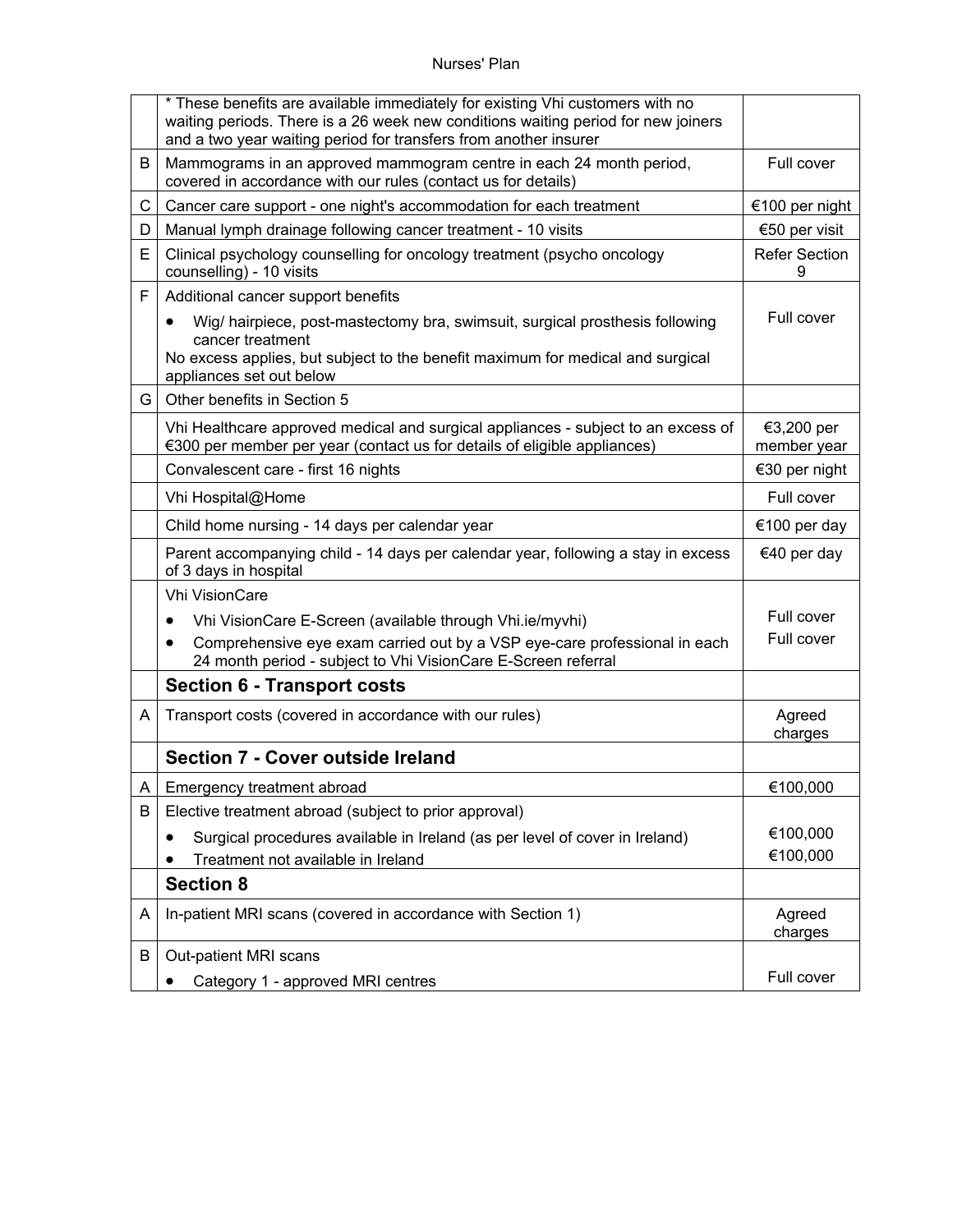## Nurses' Plan

|    | Category 2 - approved MRI centres, agreed MRI charges & consultant<br>$\bullet$<br>Radiologists fees (subject to an excess of €125 per scan)                                                                                            | Full cover            |
|----|-----------------------------------------------------------------------------------------------------------------------------------------------------------------------------------------------------------------------------------------|-----------------------|
| C  | PET-CT scans (covered in accordance with our rules)                                                                                                                                                                                     | Agreed<br>charges     |
| D  | CT Scans (covered in accordance with our rules)                                                                                                                                                                                         | Full cover            |
|    | Section 9 - Day-to-day medical expenses (benefits are per visit,<br>per member, unless otherwise indicated) H                                                                                                                           |                       |
| A  | Consultant consultation                                                                                                                                                                                                                 | €60                   |
| В  | Pathology - consultants' fees (per referral)                                                                                                                                                                                            | €60                   |
| C  | Radiology - consultants' fees for professional services (per procedure)                                                                                                                                                                 | €60                   |
| D  | Pathology/Radiology or other diagnostic tests (refer to Section 8 for out-patient<br>MRI benefits) - 50% of agreed charges in an approved out-patient centre. Contact<br>us for details of eligible diagnostic tests and reimbursements | €500 per year         |
| E  | Acupuncturists, Dieticians* - 5 combined visits                                                                                                                                                                                         | €40                   |
| F  | Chiropodists/Podiatrists - 25 visits                                                                                                                                                                                                    | €30                   |
| G  | Health screening - in each 24 month period, covered in accordance with our rules<br>(contact us for details) *                                                                                                                          |                       |
|    | Lifestage screening programme in a Vhi Medical Centre                                                                                                                                                                                   | €100 per<br>screen    |
|    | Dexa scans in an approved dexa scan centre                                                                                                                                                                                              | 75% cover             |
| H. | Accident & emergency cover - 2 visits                                                                                                                                                                                                   | €75                   |
|    | <b>Travel vaccinations</b>                                                                                                                                                                                                              | €60 per year          |
| J  | Child counselling - 8 visits                                                                                                                                                                                                            | €30                   |
| K. | Clinical psychology counselling for oncology treatment (psycho oncology<br>counselling)* - 10 visits                                                                                                                                    | €50                   |
| L  | Vhi Online Doctor - 6 visits (available through the Vhi App)*                                                                                                                                                                           | Full cover            |
| м  | Vhi SwiftCare exclusive benefit to Vhi customers*                                                                                                                                                                                       |                       |
|    | Initial consultation (charge is €125 – you pay €50)<br>$\bullet$                                                                                                                                                                        | €75                   |
|    | Follow-up treatment package after this consultation for x-rays, tests & medical<br>aids (maximum you will pay is €100 for this follow-up treatment)                                                                                     | 50% of total<br>costs |
|    | Vhi SwiftCare appointment services*                                                                                                                                                                                                     |                       |
|    | Consultant consultation (orthopaedic, oral maxillofacial & sports medicine)                                                                                                                                                             | 50%                   |
| N  | Vhi paediatric clinic*                                                                                                                                                                                                                  |                       |
|    | Initial Consultant consultation (in addition to your paediatric benefit in section<br>4)                                                                                                                                                | 50%                   |
|    | Follow up paediatric treatment and services after this consultation including<br>lactation consultant, dietician, ultrasound, blood tests and x-ray                                                                                     | 50% of total<br>costs |
|    | Annual excess - per member, per year                                                                                                                                                                                                    | €125                  |
|    | Annual maximum - per member, per year                                                                                                                                                                                                   | €3,200                |
|    | * These benefits are not subject to the annual excess or annual maximum                                                                                                                                                                 |                       |